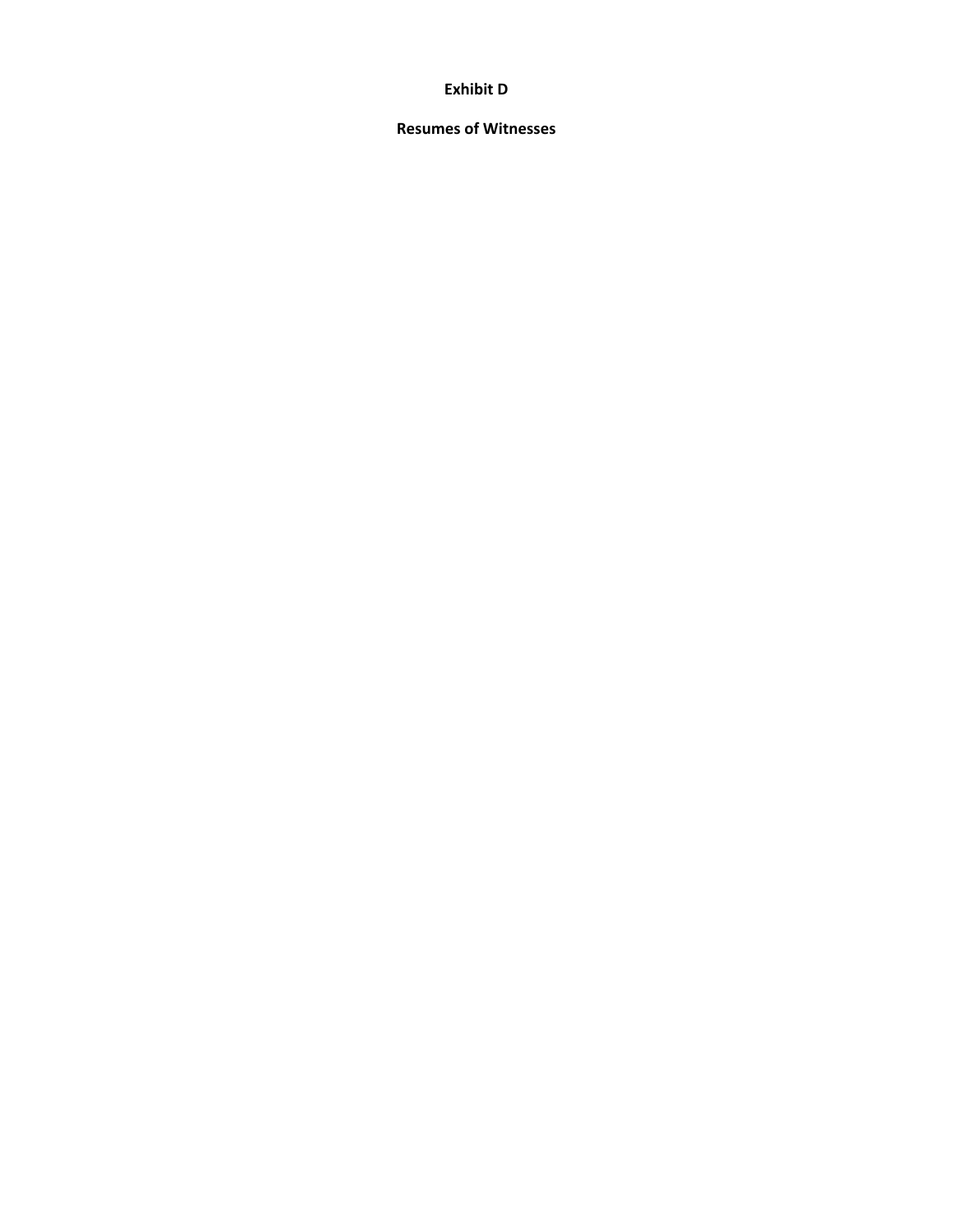## **Charles R Heath, AIA NCARB LEED ap**

## HEATH Architecture llc

2528 Starbrush Drive, East Petersburg, PA 17520 703.473.1000 | cheath2528@outlook.com | [www.HEATHarchitecture.com](http://www.heatharchitecture.com/)

Mr. Heath has been active in the senior housing field for over 25 years and has had the privilege of working with some of the most visionary leaders in the industry. His work has been recognized by numerous awards programs featuring senior housing. He has been at the forefront of the revolution in senior housing and has been a strong advocate for high quality senior environments.

Awards: ALFA, NAHB, Hospitality Design Magazine, AIA Design for Aging Review, Steel in Architecture Licenses: Registered Architect in the Commonwealths of Virginia and Pennsylvania, LEED Accredited Professional

### **EDUCATION**

| <b>Auburn University, Bachelor of Architecture</b>                 | 1980 |
|--------------------------------------------------------------------|------|
| Harvard Graduate School of Design Summer Program on Senior Housing | 1995 |

### **EXPERIENCE**

### **HEATH Architecture LLC, Principal 2009 – Present**

Founded a national full service architectural practice specializing in providing design excellence in the Health Care, Multifamily, Residential, Interior Design and Planning fields

- Design Consultant to Sunrise Senior Living
- Design Consultant Sunrise of Wisconsin Avenue, Washington, DC
- Design Consultant Sunrise of Wilton, CT
- Design Consultant Sunrise of Manhattan Beach, CA
- Design Consultant Sunrise of East Vancouver, Canada
- Design Consultant US Veterans Administration's CLC Design Guide (2011 edition). Implemented Small House design principles and the Culture Change Movement into the guide which directs the design of all new VA and State VA Nursing Homes.
- Design Consultant Patriots by the Lake project in Houston, Texas (BPM Architects). Advised on this multi-use project is to be designed for the Texas Department of Veterans Affairs.

### **RLPS Architects 2009 – 2012**

Associate of the firm specializing in the design of high quality senior housing and other market sectors

- Lead designer for the renovation of the Garden Spot Village Commons and Dining Venue. https://www.rlps.com/projects/garden-spot-village-2/
- Team member for the master planning of the facilities of the Greencroft Communities, Goshen IN <https://www.rlps.com/projects/greencroft-communities/>
- Team member for the master planning of The Moorings Presbyterian Homes https://www.rlps.com/projects/presbyterian-homes-moorings/

## **Sunrise Senior Living, Senior Director of Architecture – Director of CapEX 2007 – 2011**

Specialized in the design and development of interior architectural environments for all senior housing projects. Following a corporate reorganization selected to manage capital expenditures for 100 Senior Living Communities operating in 18 states with total combined budgets of \$18M.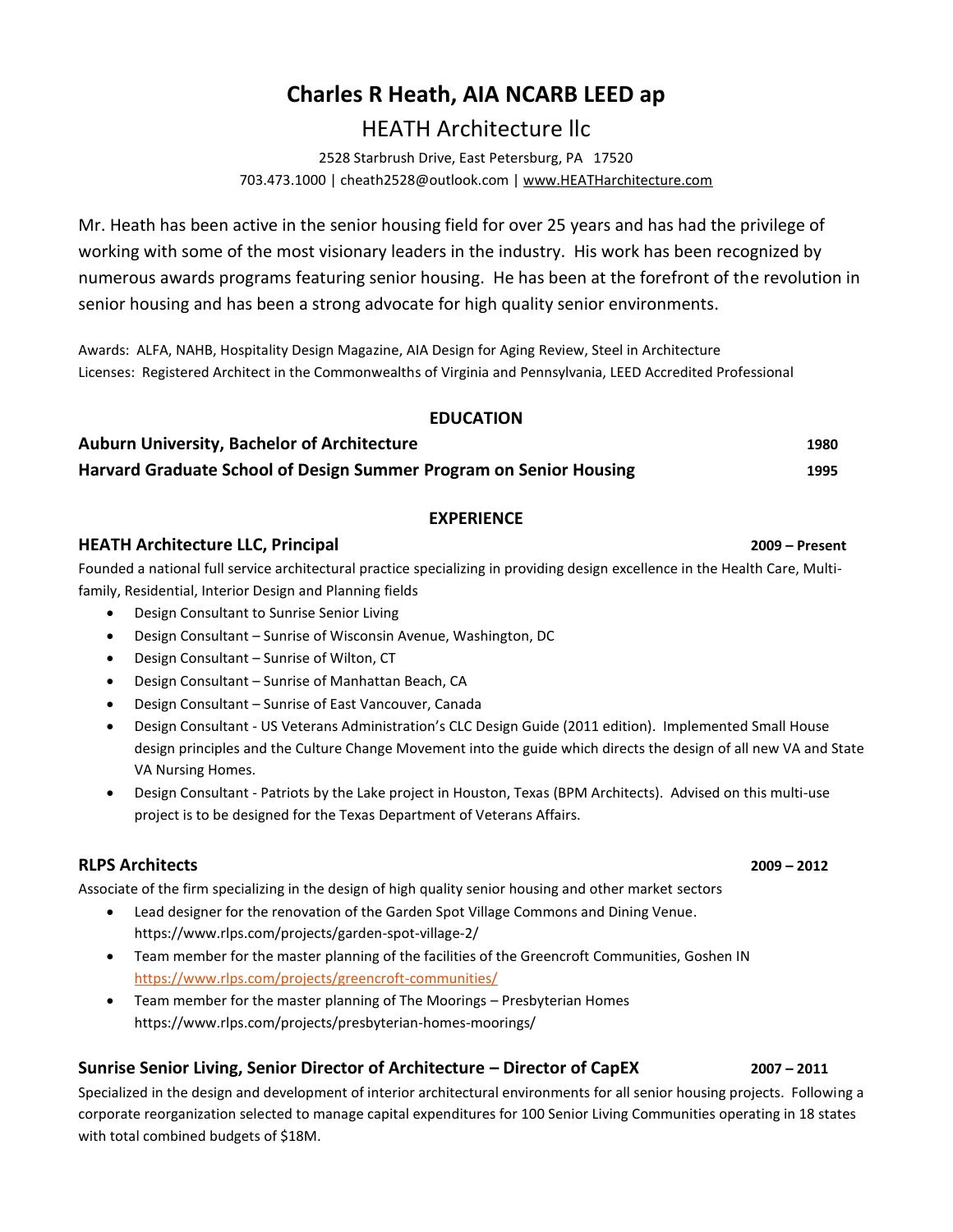- Oversaw all new development interior architecture for Martha Child Interiors (MCI), the Design Division of Sunrise Senior Living representing \$375M in project cost.
- Lead Interior Architecture for MCI on renovation projects estimating \$10M in annually.
- Resolved code compliance charges by the UK Fire Service resulting in a \$7M savings.
- Conducted bi-annual site visits, created site evaluation reports and three year capital budgets for the portfolio with accountability for annual spending.
- Performed ROI studies including preliminary design sketches, conceptual and final budgets.
- Sibley Hospital, Grand Oaks Memory Care Neighborhoods Redesigned space to reposition the community and remove the hospital look and feel, infuse state of the art resident centered spaces, finishes and furnishings, ~\$450K projected cost.
- Sunrise/INNOVA of Reston, VA Developed ROI study including design and budget, for three servery renovations to increase the appeal of the community and solve existing operational issues, ~475K project cost

### **Perkins Eastman, Senior Associate 2005 - 2007**

Partnered in the launch of the Arlington, VA office and served as Lead Architectural Designer.

- Designed The Sterling of the Woodlands, a Condominium for Life concept of Sunrise which was published in "Design for Aging Design 9". 250,000 SF/133 Condominium Units/\$50M
- Developed a Design Manual for all Sunrise Condominium projects that served as the design standard for engaging third party architectural consultants.

### **MTFA Architecture, Senior Associate 2005**

• Led the design of a large mixed use project in Bethesda, MD

### **BeeryRio Architecture + Interiors, Senior Associate 1988 - 2005**

- Developed proficiency and expertise in all phases of design and construction.
- Achieved 10 design awards for projects in three building types including: Senior Housing: Sunrise of Connecticut Avenue, Sunrise of Lincoln Park, Sunrise Cottages of Richmond; Educational: Langston-Brown Center; Interiors: Jammin' Java.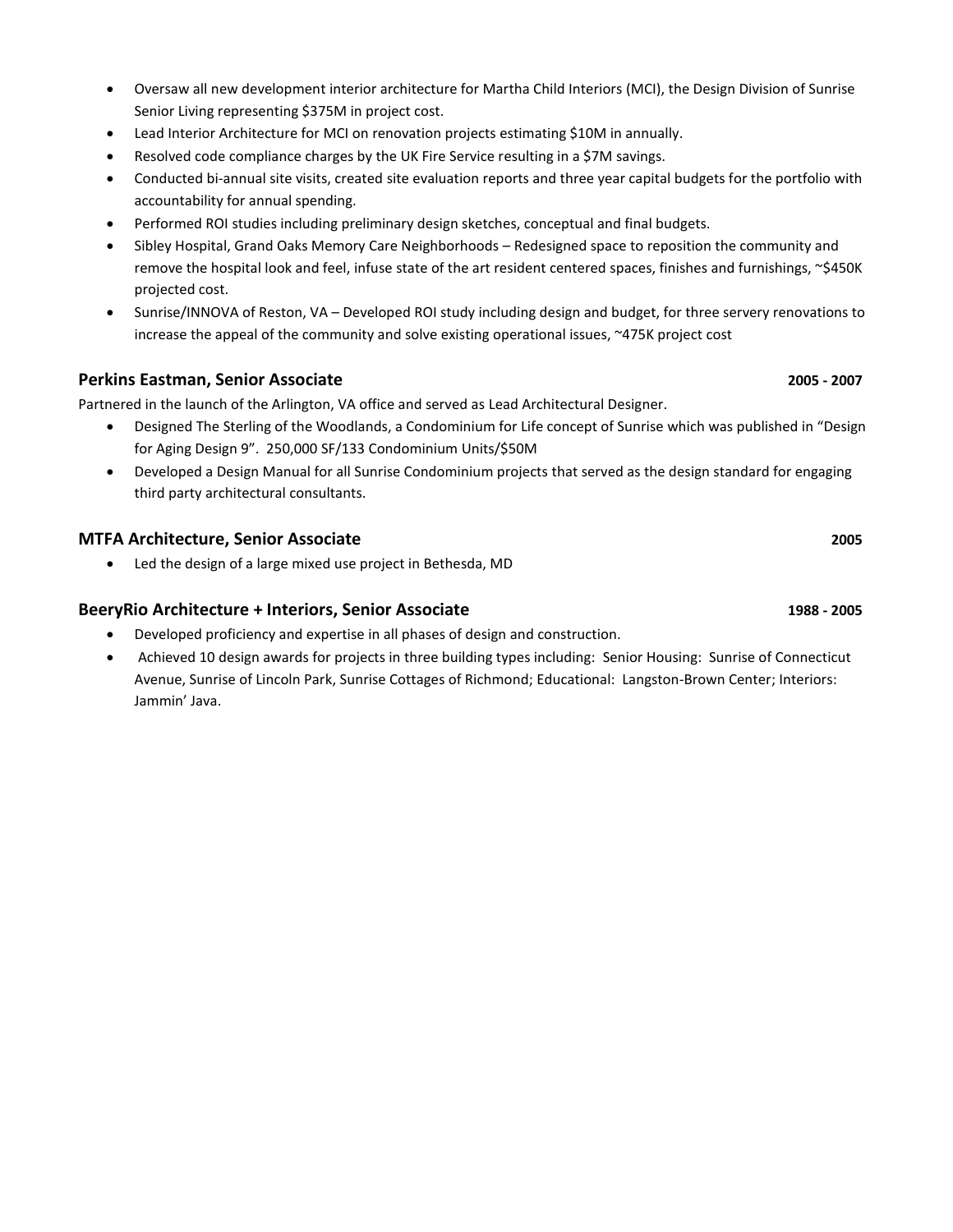



133 Senior Condominiums with common areas including Restaurant, Pool, Spa and Living Areas 250,000 GSF, ~\$50M Construction Cost Status: This project has been cancelled Published in Design for Aging Review 9 http://www.heatharchitecturellc.com/woodland.html

## **Sunrise of Connecticut Avenue, Washington, DC**

100 Assisted Living and Memory Care Units, 7 Stories 80,000 GSF, ~\$23M Construction Cost This project is open and providing a high quality environment in which to provide senior services http://www.heatharchitecturellc.com/conneticut\_avenue.html

## **Sunrise of Lincoln Park, Chicago, IL**

46 Assisted Living Units, 14 Memory Care Units, 60 Units Total 60,000 GSF, ~15M Construction Cost This building is open and providing quality care in an exciting environment in the heart of Chicago http://www.heatharchitecturellc.com/lincoln\_park.html

### **Jammin' Java, Vienna, VA**

Coffee House, Guitar Shop, Music Center, Live Performance, Books, CD's and a professional Sound Studio make this one Jammin' place. 5,400 GSF, ~\$650,000 Construction Cost This space is Jammin' night and day http://www.heatharchitecturellc.com/jammin\_java.html



## **Sunrise Cottages of Richmond, Richmond, VA**

3 Cottage Complex, 70 Units Total, 54 Assisted Living Units – 26 Memory Care Units

~49,000 GSF, ~\$7.5M Construction Cost

The complex is designed in a warm and friendly Arts and Crafts motif and has been very well received by the residents and the community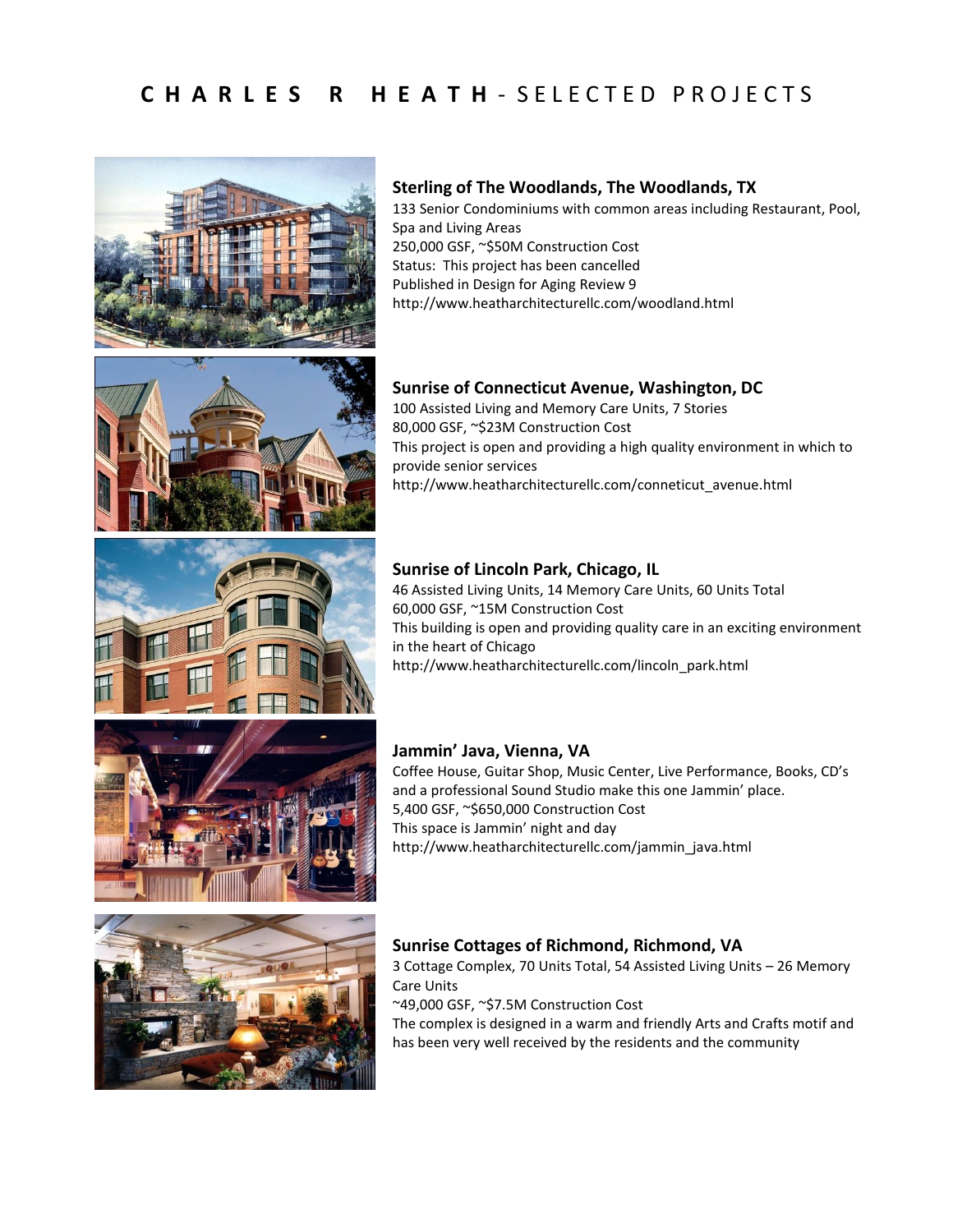# Philip Kroskin

# Senior Vice President of Real Estate





As senior vice president of Real Estate, Philip focuses on the growth of Sunrise through the development of new communities. He works with the Sunrise business development and finance team to consider acquisitions, additional product offerings, and new operational opportunities. Prior to his current role, which he assumed in 2014, Philip served as senior vice president, asset management, at Sunrise. Philip has been with Sunrise since 2009.

With more than 20 years of real estate background, Philip has extensive expertise in development, acquisitions, joint venture structuring, property valuation and asset management for The Mills Corporation, Bos Group, and Arthur Andersen Real Estate Services.

Philip is a graduate from the University of Virginia architecture school with a bachelors and master's degree in urban and environmental planning. He has been a guest lecturer for UVA's Darden School of Business in Real Estate Development and Finance and a graduate student mentor at Master of Professional Studies in Real Estate at Georgetown University.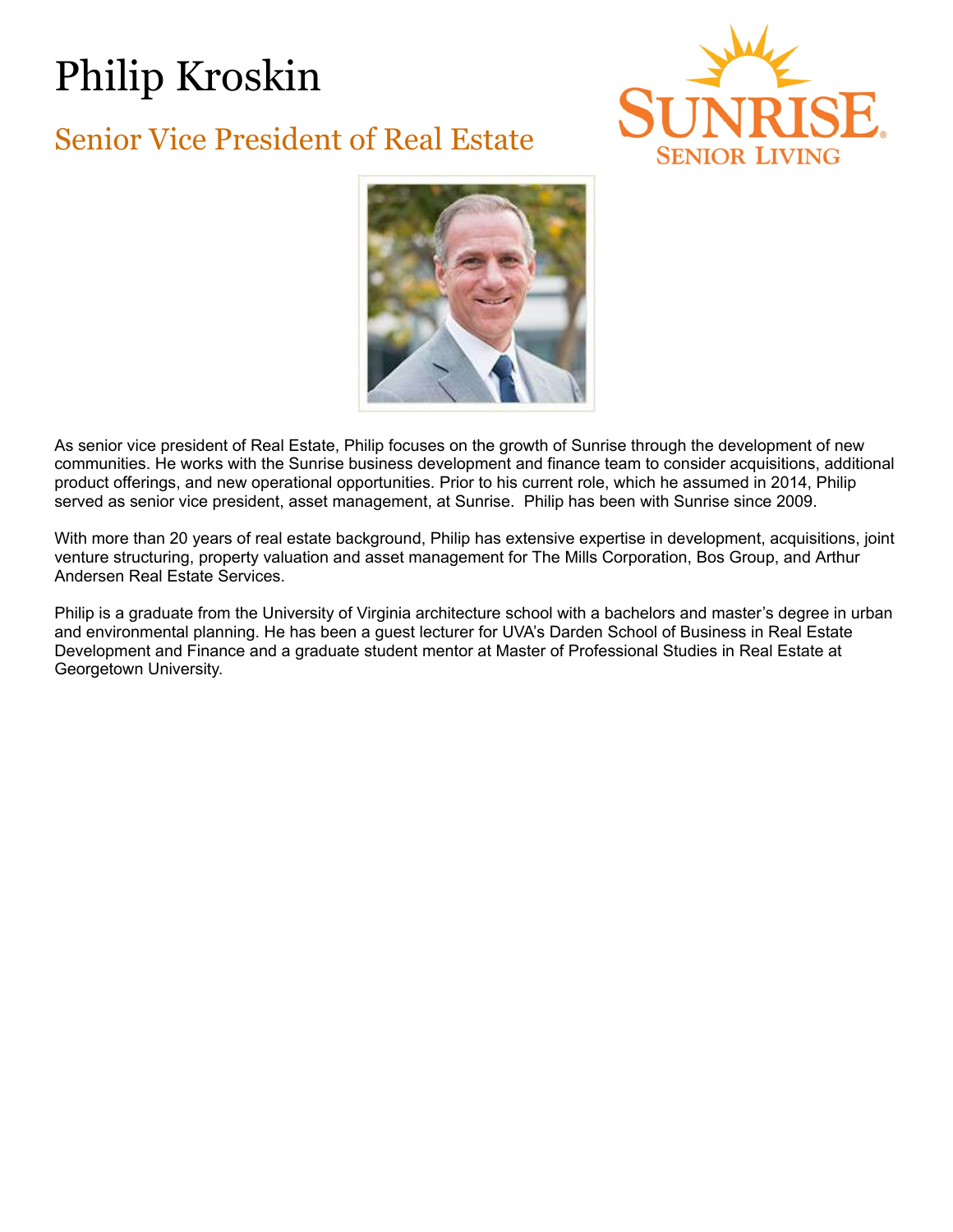### **ANDREW ALTMAN**

Andrew Altman is a nationally recognized leader in urban planning and transforming cities.

Mr. Altman was the first Chief Executive Officer of the London Olympic Park Legacy Company in London, England from 2009-2012. As CEO he led the master planning and development of the largest regeneration project in the United Kingdom to position the 600-acre, 2012 Olympic Park for its post-Game use as a new international growth center. The London Olympic Park has been widely recognized as the most successful example of the master planning of an Olympics event to catalyze urban development.

Before being recruited to London for the 2012 Olympics, he was the Deputy Mayor for Economic Development and Planning for the city of Philadelphia under Mayor Michel Nutter. He chaired the Delaware River Waterfront Development Corporation and the City Planning Commission.

Mr. Altman first established himself as an internationally recognized urban planner in Washington, DC as the city's Planning Director under Mayor Anthony A. Williams. He was involved in mediating many land use and historic preservation projects. He led the Anacostia Waterfront Initiative, which won numerous national planning and design awards, and was the founding CEO of the Anacostia Waterfront Corporation.

Mr. Altman has held numerous fellowships related to urban planning including as a Senior Visiting Fellow at the London School of Economics, a Non-Resident Senior Fellow at the Brookings Institute Center for Metropolitan Policy, a Loeb Fellow at the Harvard Graduate School of Design, a German Marshall Fund Transatlantic Fellow in Europe and was a Lady Davis Fellow at the Technion University in Israel. He has been a visiting lecturer at the Harvard Graduate School of Design, the University of Pennsylvania and the London School of Economics. He has a Masters in City Planning from the Massachusetts Institute of Technology.

Mr. Altman is currently the co-founder of Fivesquares Development, a real estate development company based in Washington. Mr. Altman speaks and consults on urban planning internationally, and is an Advisor to the School of Architecture and Planning at the Massachusetts Institute of Technology.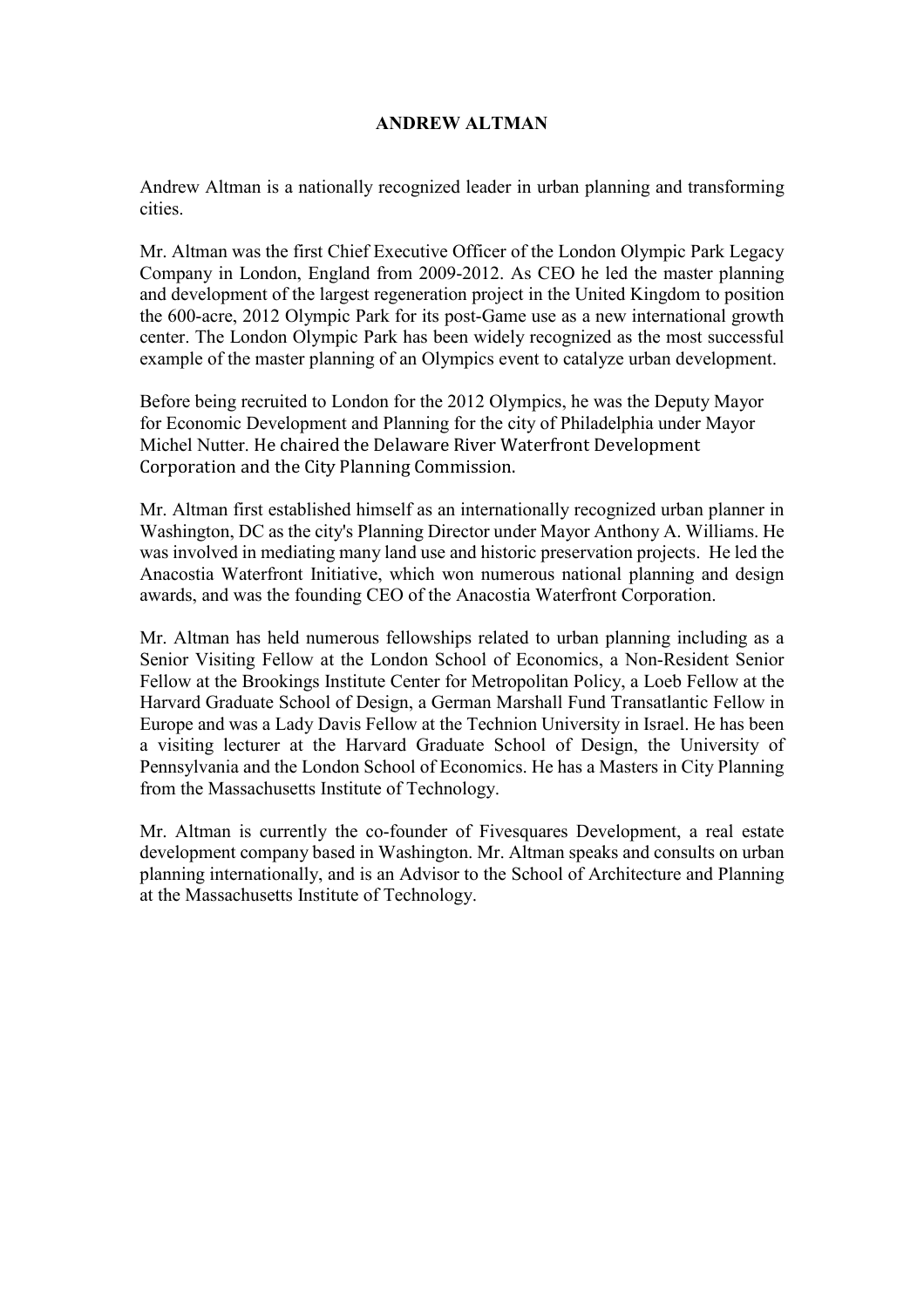# **Daniel B. VanPelt, P.E., PTOE**

## Vice President & Principal

Dan has more than 20 years of diverse transportation engineering and planning experience leading a wide variety of projects including: multimodal transportation impact studies, site access and circulation planning, campus master planning, functional parking lot and garage design, parking demand analysis, corridor studies, major data collection efforts, transportation demand management, loading dock design, intersection improvement design, signal design, signing and pavement marking design, public engagement, and expert witness testimony.

Dan is one of the company's owners and he is based in the Washington, DC, office where he serves clients in the firm's DC, Arlington, and Alexandria markets. He is also responsible for the planning practice locally and abroad. He has worked for public, private, and institutional clients throughout the United States, and has worked internationally on projects in the United Arab Emirates, China, Venezuela, Brazil, and Mexico.

Dan's project experience covers the full spectrum of land-use and includes:

### **Multi-modal System Design/Planning:**

- Eisenhower East Small Area Plan Update, Alexandria, VA
- DDOT Post-Construction Study, Washington, DC
- DC2024 Olympic Bid Transportation Planning, Washington, DC
- DC North-South Corridor Streetcar Planning Study, Washington, DC
- DC Multifamily Residential Parking Study, Washington, DC
- DC Circulator Transit Plan Update, Washington, DC
- Millwood Avenue Diversion Study, Winchester, VA
- Potomac Yard State of the Commute, Arlington, VA

### **Mixed-Use Development**

- The Wharf/SW Waterfront Redevelopment, Washington, DC
- 3900 Wisconsin Avenue NW (Fannie Mae), Washington, DC
- 750 North Glebe Road, Arlington, VA
- Brookland Manor, Washington, DC
- Sursum Corda Redevelopment, Washington, DC
- Central Armature Works Redevelopment, Washington, DC
- Eckington Yards, Washington, DC
- Clarendon West (Red Top Cab Site), Arlington, VA
- Crystal City Central District Retail, Arlington, VA
- Gateway at King and Beauregard, Alexandria, VA
- McMillan Sand Filtration Site, Washington, DC
- Union Market/1270 4<sup>th</sup> St NE, Washington, DC
- Union Market/Angelika Theater, Washington, DC
- Robinson Terminal North, Alexandria, VA
- Sursum Corda Planned Unit Development, Washington, DC
- The Randall School Redevelopment, Washington, DC



### **Education:**

- MS in Civil Engineering, Washington University in St. Louis
- BS in Civil Engineering, Washington University in St. Louis
- BS in Physics, Bethany College

### **Professional Registrations:**

- Professional Engineer District of Columbia Virginia Maryland Pennsylvania West Virginia
- Professional Traffic Operations Engineer

### **Professional Associations:**

- Institute of Transportation Engineers (ITE)
- DC Building Industry Association (DCBIA)
- Lambda Alpha International Land Economics Honor Society
- National Association of Industrial and Office Properties (NAIOP)

### **Experience:**

- 20 years total
- 17 years with Gorove/Slade Associates

### **Location:**

Washington, DC